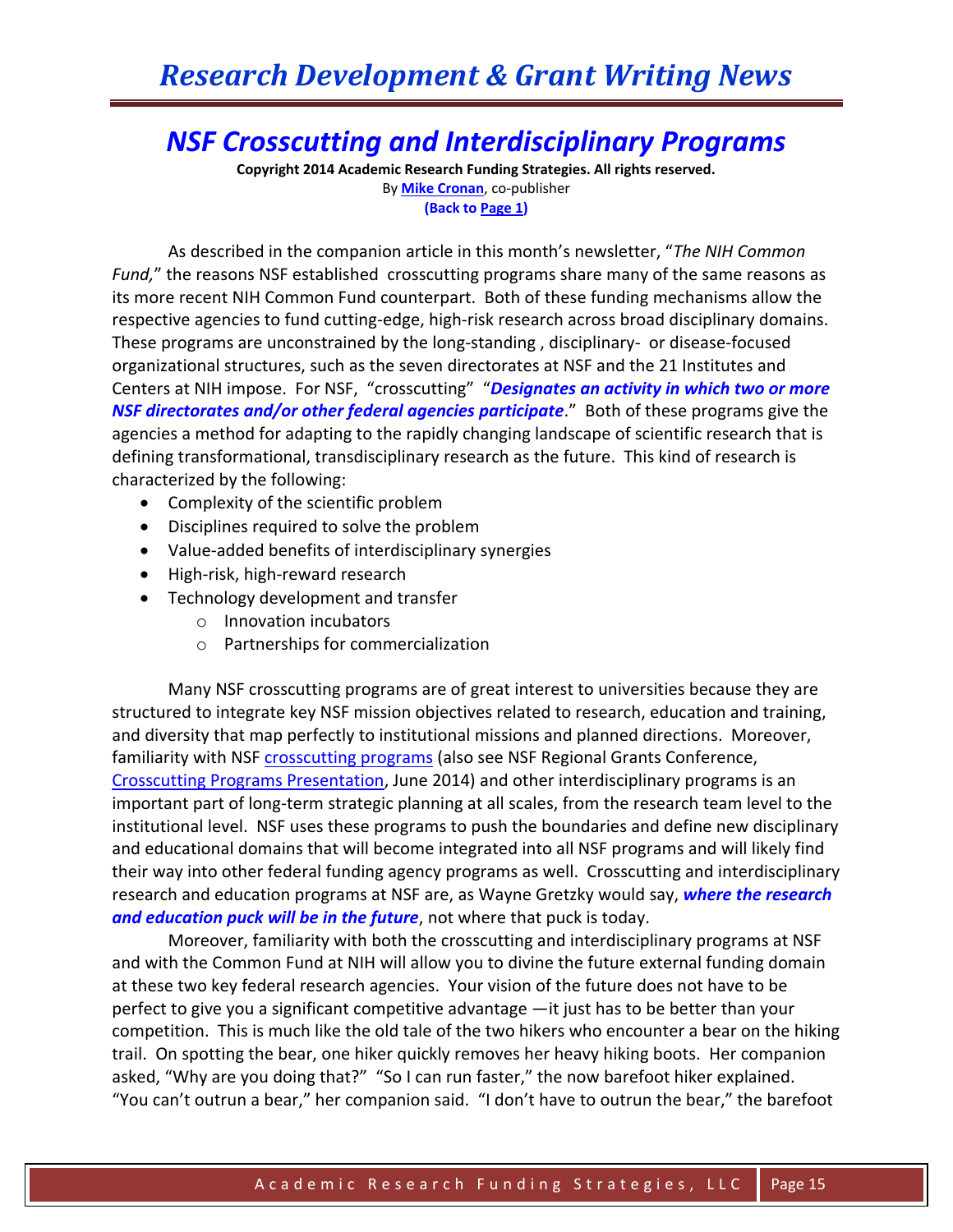# *Research Development & Grant Writing News*

hiker explained, "I just have to outrun you." This is why competitive strategic thinking and competitive positioning is so important for long-term funding success, *particularly at an institutional level, where research offices also have the capacity to align resources with the strategic research plan*.

NSF crosscutting programs are designed to promote interdisciplinarity, something NSF does in numerous ways, including such funding mechanisms as solicited interdisciplinary programs, multi-agency programs, center competitions, education and training programs, workshops, conferences and symposiums, and *unsolicited interdisciplinary proposals*. The latter submission mechanism might fly beneath the radar of many, so it is worth noting *the process for submitting unsolicited interdisciplinary programs to NSF is as follows*:

"*NSF invites interdisciplinary proposals that are not targeted by a Program Solicitation. Such a proposal may be suitable for submission to and review by a single unsolicited core program, may be more appropriate for co-review by more than one program, or may extend beyond the scope of any current program (in which case it must be appropriate for NSF support; see the Grant Proposal Guide, [NSF Programs and Funding Opportunities\)](http://www.nsf.gov/pubs/policydocs/pappguide/nsf11001/gpg_1.jsp#IB).* 

*"Core programs, even if managed within a single NSF division and with scope within a discipline, often handle interdisciplinary proposals by co-reviewing, and possibly co-funding, with other appropriate programs.* **Thus, an interdisciplinary idea could be appropriate for submission to a core program, whether implicitly or explicitly stated in the corresponding Program Description***. Because we recognize that there might not be an obvious natural "home" for every interdisciplinary proposal, a primary purpose of this site is to assist investigators in submitting an interdisciplinary proposal when there is not an appropriate existing NSF program*.

In terms of these programs, the *NSF working definition of interdisciplinary* is as follows: "*Interdisciplinary research is a mode of research by teams or individuals that integrates information, data, techniques, tools, perspectives, concepts, and/or theories from two or more disciplines or bodies of specialized knowledge to advance fundamental understanding or to solve problems whose solutions are beyond the scope of a single discipline or area of research practice*." For more on this topic, see *[Facilitating Interdisciplinary Research](http://www.nordp.org/assets/resources-docs/facilitating_interdisc_research.pdf), Committee on Facilitating Interdisciplinary Research, National Academy of Sciences, National Academy of Engineering, Institute of Medicine*.

**Whom should researchers contact at NSF before submitting an Interdisciplinary Proposal? NSF recommends the following process: "***Formulate the idea for the proposal first, before thinking about where it could be submitted and reviewed*. NSF has mechanisms to assure an appropriate review of the idea."

"With the idea in hand, investigators have numerous options in deciding whom to contact at NSF about submitting an interdisciplinary proposal. The NSF contact should have a programmatic interest in the proposal idea, or a responsibility for identifying someone else at NSF who has such an interest. An investigator might typically consider these options *in the following order*.

 *Identify a Program Officer (PO) through an NSF program. In many cases, there will be an existing solicited or unsolicited NSF program for which the proposal idea is appropriate. Read the Program Solicitation or Program Description. If the idea seems appropriate, you may contact one of the cognizant POs to confirm this and to indicate*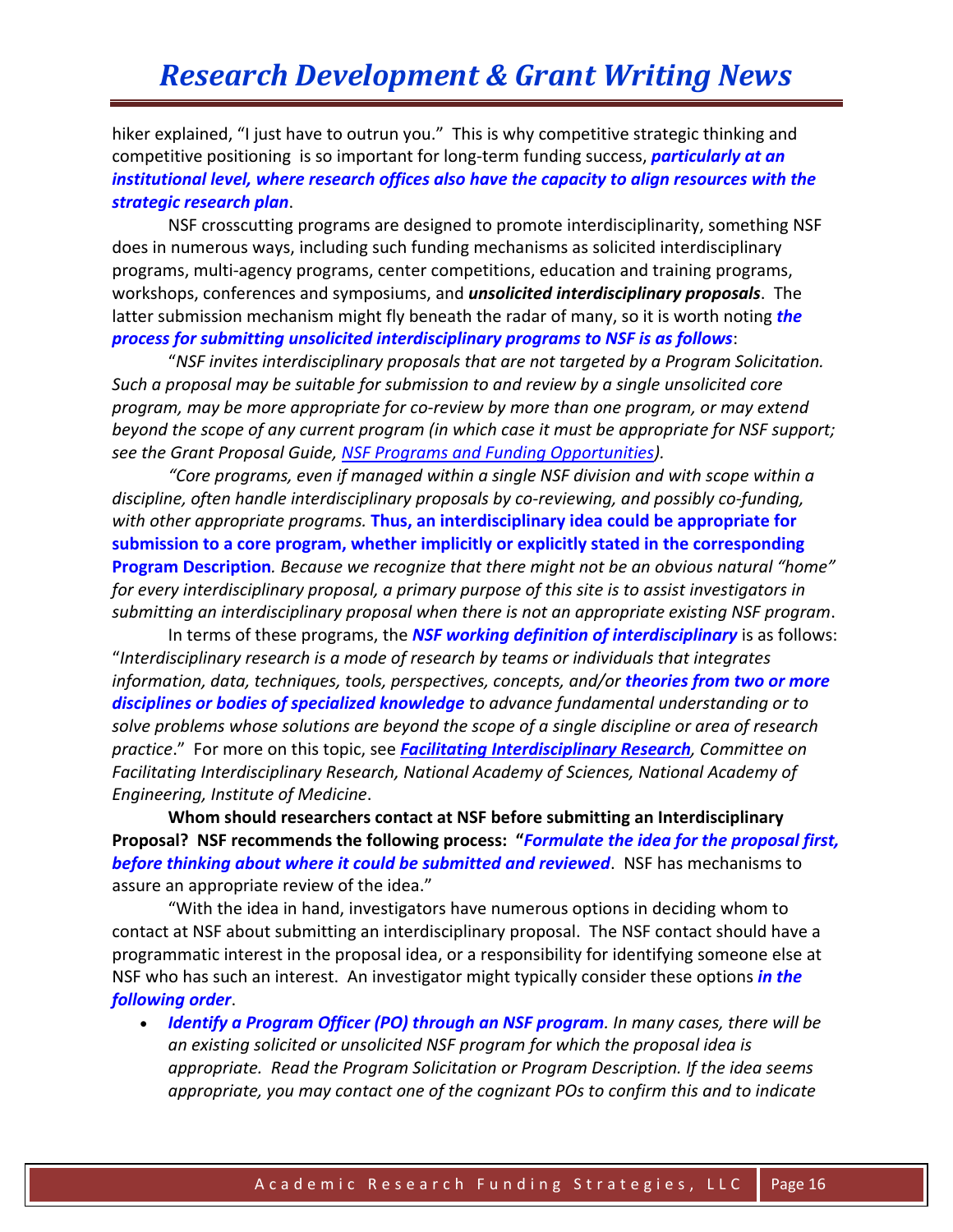*the interdisciplinary aspects of the idea. If you are uncertain as to whether your idea is appropriate, contact one of the cognizant POs for discussion and clarification.*

- *Identify a Program Officer through other means. One alternative approach is to contact a PO with whom you have previously interacted. This might be someone who is managing an award you currently have, or a PO that you met at a conference. Although your idea for a proposal may be interdisciplinary, it might make sense to initially contact a PO in a particular discipline. In that case, you can use the NSF Homepage to identify a PO in a particular division. That PO may consult with other NSF staff, or recommend another PO.*
- *Contact a Point of Contact (POC) listed on this site. If your proposal is likely to be of particular interest to one NSF Directorate or Office, you can contact the relevant POC for that Directorate listed on this site ([HERE](http://www.nsf.gov/od/iia/additional_resources/interdisciplinary_research/poc.jsp)). That individual has the responsibility to see that an appropriate PO is identified in that Directorate to discuss the proposal.*
- *Contact NSF through this site. If there is not an obvious point of contact from one of the above options, you can contact NSF through the contact information provided on this site (email: [idr@nsf.gov,](mailto:idr@nsf.gov) telephone: (703) 292-4840)."*

**What Should I Submit? NSF recommends the following process: "**If there is an existing program where your idea is appropriate, you can prepare a proposal for submission to the program in accordance with the Program Description or Program Solicitation. However, in cases where there is not an identified program, you should contact an NSF Program Officer (as indicated in 'Whom Does One Contact'). *An effective approach is to develop a one-to-two paragraph description that can be sent by email. NSF staff can then discuss the document among themselves to decide how best to advise you in proceeding*."

In conclusion, NSF offers the following FAQs **quoted below** specific to interdisciplinarity at the agency:

#### **"1. What is interdisciplinary research?**

There is a large body of scholarly literature about what constitutes a discipline and the meaning of interdisciplinary, multidisciplinary, and transdisciplinary research. For the purposes of this site, we are using the National Academies' definition:

*Interdisciplinary research is a mode of research by teams or individuals that integrates information, data, techniques, tools, perspectives, concepts, and/or theories from two or more disciplines or bodies of specialized knowledge to advance fundamental understanding or to solve problems whose solutions are beyond the scope of a single discipline or area of research practice.*

#### **2. Does an interdisciplinary proposal have to be transformative?**

No. The extent to which a proposed activity explores potentially transformative concepts is just one of the considerations included in the Intellectual Merit Review criterion (see the NSF [Proposal and Award Policies and Procedures Guide\)](http://www.nsf.gov/pubs/policydocs/pappguide/nsf09_1/gpg_3.jsp#IIIA).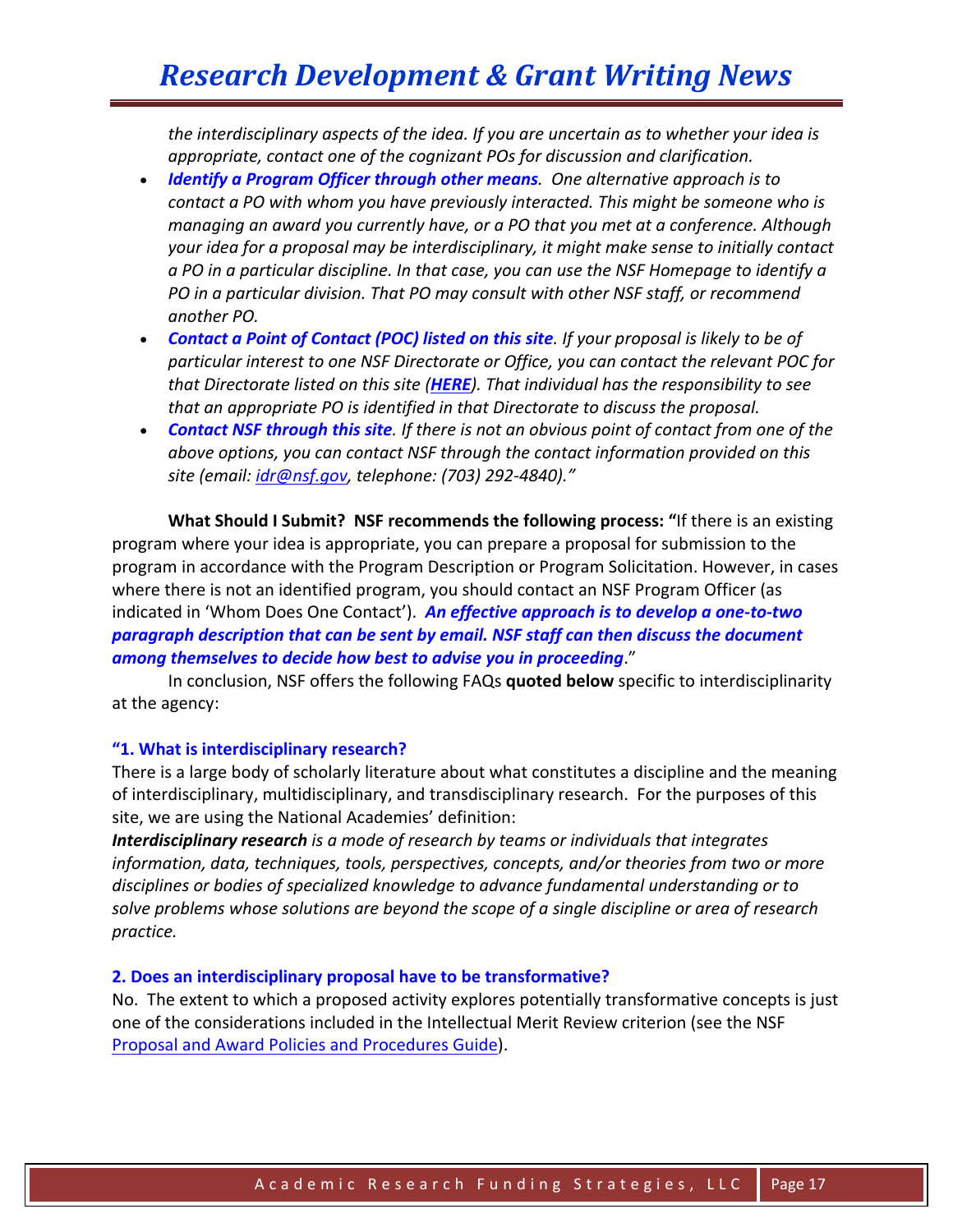# **3. Will interdisciplinary proposals be given preference when funding recommendations are made? How much weight is given in the funding decision as to whether a proposal is interdisciplinary?**

If the proposal is reviewed through an existing NSF program, this depends on the criteria of that program. Some programs are specifically restricted to interdisciplinary research topics; in those programs, a great deal of weight is given to "interdisciplinary" aspects. Some other NSF programs, while not so restricted, explicitly encourage interdisciplinary research and consider it as a positive factor. In programs that do not distinguish interdisciplinary research as a priority, positive review of the proposal will be based on the combined assessment of the project according to the NSF merit review criteria as per the NSF Grant Proposal Guide (GPG), and any other special criteria that may be part of the specific Program Solicitation or Program Description. In such programs, interdisciplinary proposals that advance the program goals are encouraged and funded, and any 'weight' is based on the anticipated potential of the project, not whether it is interdisciplinary or single-disciplinary in nature. If the proposal is not reviewed through an existing program, it will be reviewed using only the two NSF Merit Review Criteria: Intellectual Merit and Broader Impacts (that is, there are no additional program-specific criteria to apply).

#### **4. Has NSF set aside funds for interdisciplinary research proposals?**

Collaborations of interdisciplinary teams are encouraged throughout many NSF solicitations. For example, facility and center programs may call for interdisciplinary efforts. In programs which do not have an explicit call for interdisciplinary research, funds are not set aside for these proposals. However, a Division, Office or Directorate may elect to designate funds to help support projects that have particularly noteworthy characteristics or potential, which possibly could result from an interdisciplinary approach.

# **5. What should I do if I have an interdisciplinary research project that seems to be beyond the scope of any single NSF program?**

Contact any Program Officer who might have expertise in or near the area of the proposed research. If the first contact is not the most appropriate, they should be able to direct you to a more relevant person. A Program Officer can also decide to discuss the proposed research with other Program Directors. You can contact one of the Points of Contact identified on this site, or you can make initial contact with NSF through this site (email: *idr@nsf.gov*, telephone: (703) 292-4840). See "Whom Does One Contact" for more information.

# **6. I discussed my ideas for an interdisciplinary proposal with several Program Directors but was discouraged to submit. What are my options?**

Program Officers play a critical role in providing guidance to the community on the various funding opportunities at the Foundation. The PI always retains the option to submit a proposal, which would then be subject to [merit review.](http://www.nsf.gov/pubs/policydocs/pappguide/nsf09_1/nsf091.pdf) You can contact one of the Points of Contact identified on this site, or you can make initial contact with NSF through this site (email:  $idr@nsf.gov$ , telephone: (703) 292-4840). These individuals have the responsibility to assure that a mechanism is found for appropriate review of the proposal. This assumes that the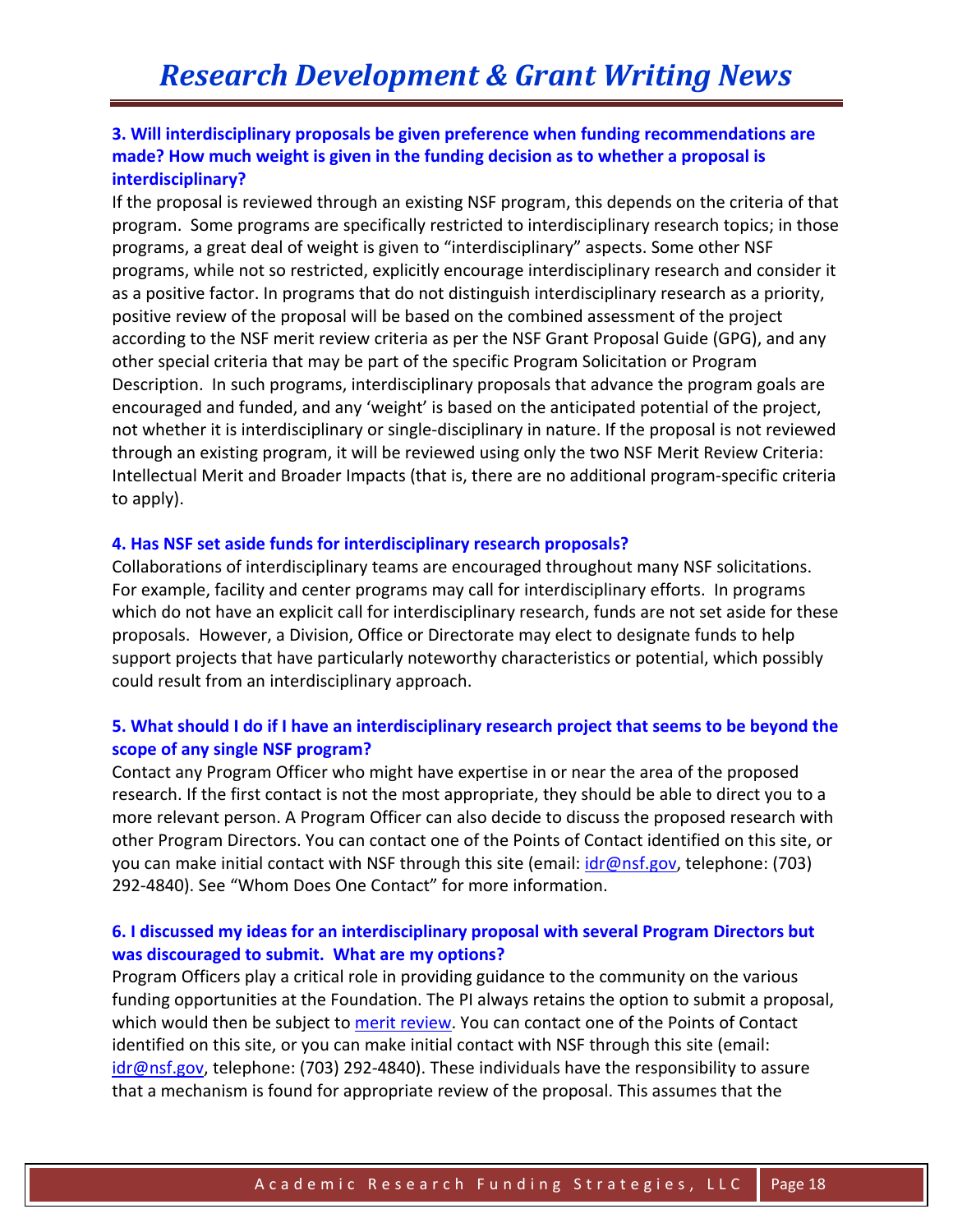proposal idea is appropriate for consideration by NSF; you may have been discouraged to submit because it is outside the scope of NSF Programs and Funding Opportunities as described in the [Grant Proposal Guide.](http://www.nsf.gov/pubs/policydocs/pappguide/nsf10_1/gpg_1.jsp#IB)

#### **7. Is the merit review process less receptive to the funding of interdisciplinary proposals?**

No. Promoting and funding interdisciplinary research is a high priority for the Foundation, and in turn Program Officers are expected to seek appropriate panelists and ad hoc reviewers to ensure that the full range of interdisciplinary research is covered by the proper selection of reviewers. NSF Program Officers have the responsibility and authority to recommend awards for proposals that were not among the most highly ranked by the review panels to meet the NSF strategy to develop and maintain a balanced portfolio of investments.

#### **8. Was my proposal declined simply because it was interdisciplinary?**

No. However, it is important to remember that being interdisciplinary does not automatically make a proposal more worthy. Unfortunately, NSF must decline a high percentage of meritorious proposals for a variety of reasons.

# **9. If my funded interdisciplinary research project is not successful in achieving its stated goals, will this jeopardize future funding possibilities?**

As with any prior NSF award, reviewers are asked to comment on the quality of the prior work. Note that the proposal may contain up to five pages to describe those results.

# **10. May I submit the same interdisciplinary research proposal to more than one program concurrently?**

No. As indicated in the [NSF Grant Proposal Guide,](http://www.nsf.gov/pubs/policydocs/pappguide/nsf09_1/nsf091.pdf) proposers are required to select the applicable program announcement, solicitation or program description. In some instances, investigators can also select more than one of NSF's programs (or Organization Units) that they feel are appropriate to co-review their interdisciplinary research project. Even if submitted to one program, upon receipt, NSF Program Officers may elect to have the proposal reviewed by more than one program.

# **11. If my interdisciplinary research proposal is reviewed by more than one program, will it be subject to "double jeopardy"?**

Preliminary analyses of success rates for proposals that have been assessed by more than one panel indicate that proposals that are co-reviewed by two or more programs actually have, in most cases, a slightly higher chance of being recommended for funding than do proposals reviewed in a single program.

# **12. May I add extra pages to the Project Description because my proposal is interdisciplinary?**

No. The proposal must conform to the Grant Proposal Guide, or to the limitations specified in the Program Solicitation.